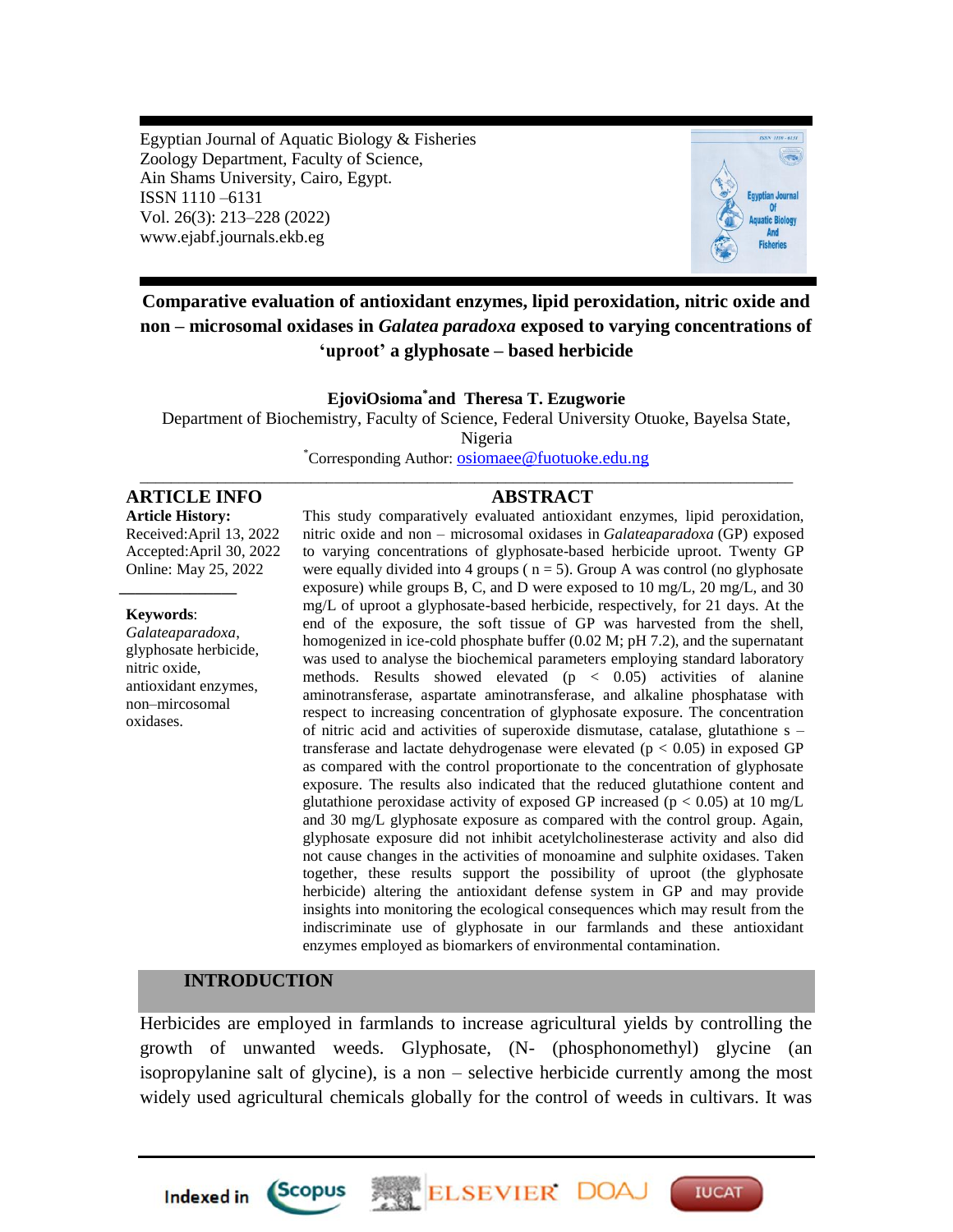identified to have herbicidal action in 1970 (Anneth *et al*., 2014) and released into the agricultural market in 1974 (Duke and Powels, 2008).

The herbicidal action of glyphosate is attributed to its ability to inhibit the shikimate acid pathway through the inhibition of the enzyme 5 – enolpyruyl shikimic acid -3-phospahte synthase (EPSPS), which is responsible for the production of chorismate and consequently interferes with the biosynthesis of aromatic amino acids, phenylanine, tyrosine, tryptophan and a range of other substances (Amrhein *et al*., 1980; Mertens *et al*., 2018). Glyphosate – based herbicide may enter aquatic system through accidental offsite movement in herbicide spray drift, runoff and leaching processes and also by direct applications to control noxious aquatic weeds, thus contaminating the water (Perez *et al*., 2011; Mishra, 2021). Glyphosate can act directly or indirectly on non – target species in the aquatic environment such as aquatic invertebrates with consequences for the ecosystem functioning (Vick, 2010;Vera *et al.,* 2012; Schaaf. 2017;Sobjak *et al*., 2017)and these adverse effects of pollutants on aquatic ecosystem is of high concern (Banaee and Taheri, 2019).

Herbicides according to Lau *et al*. (2004),could exert their effects on biological systems through radicals or high – energy molecules which are ultimately reflected as oxidative stress on organisms. An increase in the production of reactive oxygen species (ROS) in organisms inhabiting the aquatic environment has been reported as the main effect of herbicide or other chemical pollutants (Bagchi *et al*., 1995;Cogo *et al*., 2009; Rondon – Barragan *et al*., 2012). These ROS can initiate oxidative damage to nucleic acids, lipid and proteins, eventually leading to organelle damage and finally death. Fanton *et al*. (2020) reported that glyphosate imposed a stress in freshwater copepod, *Notodiaptomus carteri*, while alteration of antioxidant defense system by glyphosate in fish (Langiano and Martinez, 2008**;** Nwani *et al.*, 2013;Sinhorin *et al*., 2014), Mussels (Iummato *et al*., 2013) and Shrimps (Hong *et al*., 2018) has been documented. The damaging effect of ROS as reported by Sies (1997) is counteracted by the production of antioxidants.

Antioxidants cellular systems which include enzymatic [superoxide dismutase (SOD); catalase (CAT); glutathione peroxidase (GPx), glutathione- s-transferase (GST)] and non – enzymatic [reduced glutathione (GSH)] help to mitigate the effect of ROS. These together with malondialdehyde (indices for lipid peroxidation) can be used as biomarkers (biochemical and physiological responses) of oxidative stress in the assessment of the quality of the coastal environment **(**Adams *et al*., 2000; Narbonne *et al*., 2005;Bonifacia *et al*., 2016).Since aquatic organism are constantly exposed to various contaminants (Banaee *et al*., 2016) including glyphosate – based herbicides, the effects of on aquatic system could be described by assessing the changes in selected biomarkers in animals inhabiting the aquatic environment such as *Galatea paradoxa*.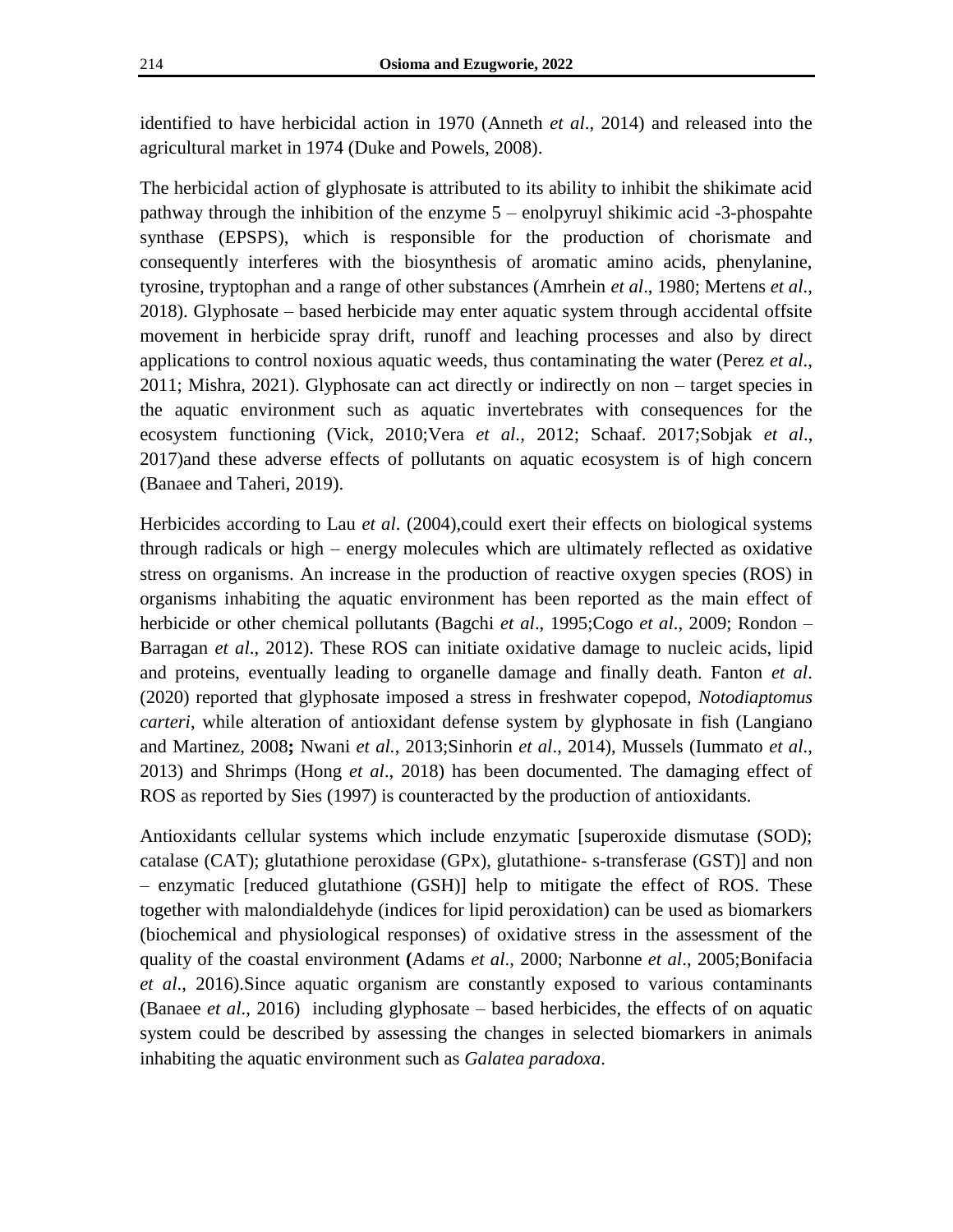*Galatea paradoxa* (Born 1778) is a freshwater snail, a bivalve mollusk of the order:- *Veneroidea*, superfamily:- *Tellinoidea* and family:- *Donocidae* (Purchon, 1963). *Galateaparadoxa* is well spread and commonly found in freshwaters of Bayelsa state, Niger Delta, Nigeria. It constitutes a source of cheap animal protein and also provides and important income earning and livelihood for our local fishermen. Bivalve mollusks which include clam are now commonly employed as standard bioindicators of aquatic pollution due to their sedentary life history, abundance, large tissue size for analysis, good adaptation to laboratory conditions and ability to bioaccumulate certain elements over natural background (Tessier *et al.*, 1993; Naimo, 1995;Dutta, 2016).

Studies on the elemental status of *Galatea paradoxa* (Ekut *et al*., 2000),bioaccumulation of heavy metals (Amisah *et al*., 2011), mercury in whole tissues of clam (Obirikorang *et al*., 2010),and tissue toxicity of chromium, copper and zinc to freshwater clam (*Galatea paradoxa*) (Ugwu *et al*., 2005) have been reported. The hygienic status of processed fresh water clam in Yenagoa metropolis, Niger Delta, Nigeria have been carried out by Kingdom *et al.* (2018). However, studies on the effect of 'uproot' a glyphosate – based herbicide formulation on *Galatea paradoxa* have not been reported. This research seems to fill in the gap and thus comparatively evaluate antioxidant enzymes, lipid peroxidation, nitric oxide, acetylcholinesterase, lactate dehydrogenase and non- microsomal oxidases in *Galatea paradoxa* exposed to varying concentrations of "uproot" a glyphosate – based herbicide.

## **MATERIALS AND METHODS**

#### **Collection of** *Galatea paradoxa*

*Galatea paradoxa* samples were bought from a local market in Otuoke, Ogbia Local Government Area, Bayelsa State. The clams were placed in a sterile container for four weeks in order to allow the clams acclimatize. The temperature was kept constant during the entire experiment. The clams were fed regularly and their water changed daily.

#### **Experimental Design**

Treatment with glyphosate based herbicide commenced on the  $5<sup>th</sup>$  week after acclimatization. *Galatea paradoxa* samples were divided into four groups (A, B, C, and D) of five clam per group  $(n = 5)$  in 10L of water in a plastic bowl (60 cm x 38 cm x 30) cm). Group A was considered as control (no glyphosate exposure). Groups B, C, and D were exposed to 10 mg/L, 20 mg/L and 30 mg/L of 'uproot a glyphosate – based herbicide, respectively. The water was changed after every 24 hours and the exposure was repeated which lasted for 21days. The clams were sacrificed afterwards facilitating the harvesting of its tissue from the shell. The samples were collected and kept in clean and appropriate sample containers and biochemical analysis commenced immediately in the laboratory of the Department of Biochemistry, Federal University Otuoke.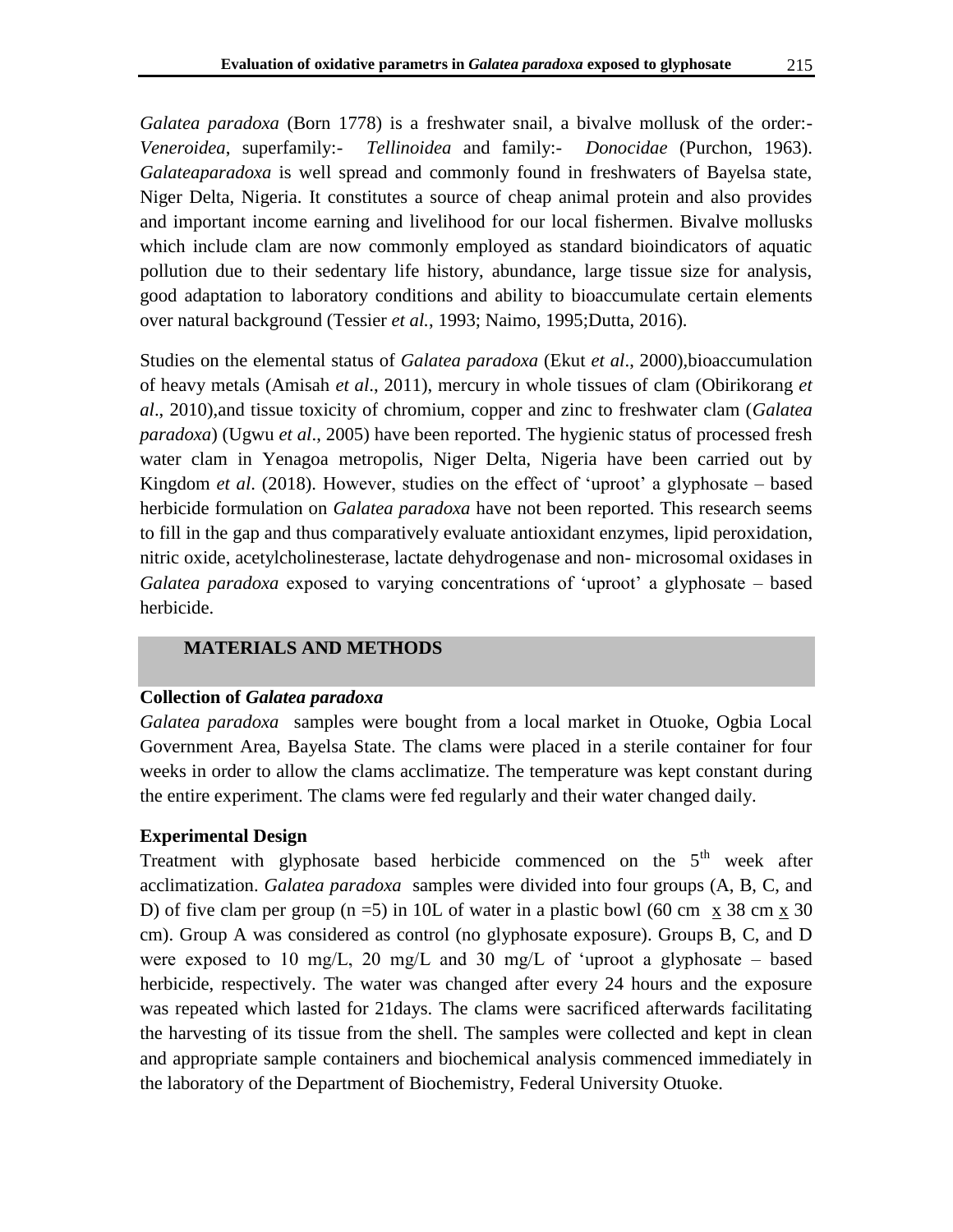## **Preparation of tissue supernatant of** *Galatea paradoxa*

The whole tissue of the *Galatea paradoxa* was homogenized in ice cold 4.5 mL phosphate buffer (0.02M, pH 7.2). The homogenates were centrifuged at 4000 xg for 10 mins and supernatant decanted into a 5 mL sterilized plain container and stored frozen at --30ºC until.

## **Biochemical Analysis**

Total protein concentration in the obtained tissue supernatant was determined using the method of Doumas *et al*. (1981). Superoxide dismutase activity was determined by measuring the inhibition of autoxidation of epinephrine at pH 10.2 as described by Misra and Fridovich, (1972). Catalase activity was estimated from the rate of consumption of hydrogen peroxide levels (Kaplan and Groves, 1972). Lipid peroxidation level was determined in terms of thiobarbituric acid reacting substances (TBARS) using Malondiadehyde (MDA) as standard (Buege and Aust, 1978). Tissue reduced glutathione (GSH) was determined by the method of Ellman, (1959) while, the activity of glutathion S-transferase was determined by Habig *et al*., (1974) using 1 – chloro – 2, 4 dinitrobenzene (CDNB) as substrate. The activities of glutathione peroxidase and acetylcholinesterase were determined by the methods of Moin, (1986) and Ellman, (1961), respectively. The activities of sulphite oxidase and monoamine oxidase were estimated using the methods of Macleod *et al*. (1961) and Tabor *et al*. (1954), respectively. The methods of Reitman and Franklin (1957) and Roy (1970) were used to analyse the activities of aminotransferases and alkaline phosphatase respectively, while the lactate dehydrogenase activity was assayed by the method of Amador *et al.* (1963), and the concentration of nitric oxide was measured with the method of Green *et al*. (1982).

## **Statistical Analysis**

Mean  $\pm$  standard deviation of replicate experiments with triplicate sampling were taken for each analysis. Significant differences of results were established by one way Analysis of Variance (ANOVA) and differences between / within groups at  $p < 0.05$  were carried out by Duncan Multiple Range Test. All statistical analysis was carried out using SPSS version 21.0.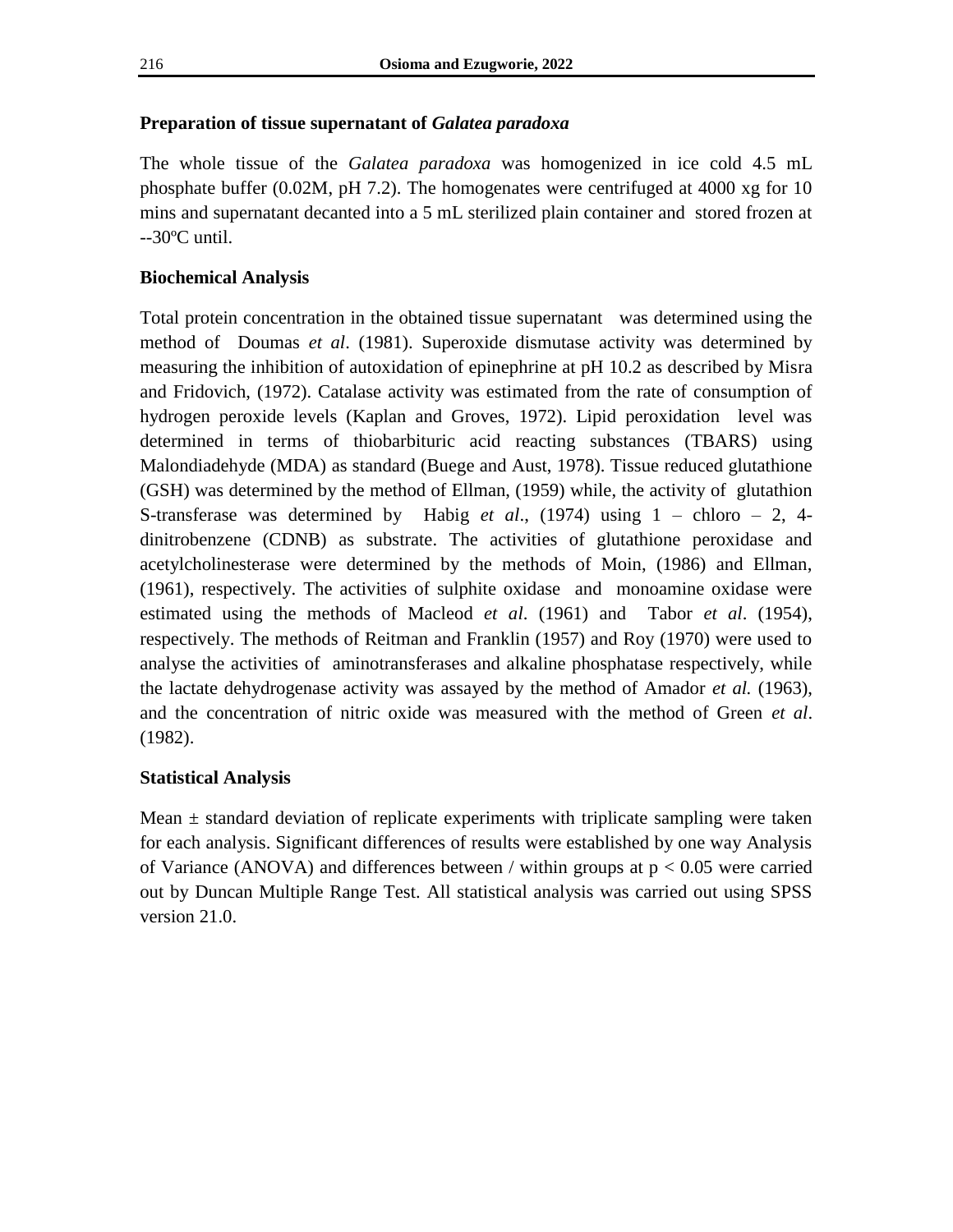#### **RESULTS**

**Table 1: Activities of alanine aminotransferase, aspartate aminotransferase and alkaline phosphatase in** *Galatea paradoxa* **Exposed to 'uproot' a glyphosate herbicide**

| <b>Parameters</b>                                                                                | A                                                                                |                                                              |                                                                                            |                                                                                 |
|--------------------------------------------------------------------------------------------------|----------------------------------------------------------------------------------|--------------------------------------------------------------|--------------------------------------------------------------------------------------------|---------------------------------------------------------------------------------|
| Alanine aminotransferase (U/L)<br>Aspartate aminotransferase (U/L)<br>Alkaline phosphatase (U/L) | $30.20 \pm 2.17^{\circ}$<br>$58.60 \pm 3.21^{\circ}$<br>$4.063 \pm 0.55^{\circ}$ | $64.80 \pm 3.77$ <sup>bc</sup> $62.00 \pm 3.54$ <sup>b</sup> | $35.20 \pm 1.15^b$ $41.00 \pm 1.58^c$<br>$4.902 \pm 0.80^{\circ}$ $5.139 \pm 0.91^{\circ}$ | $36.60 \pm 2.51^{\circ}$<br>$68.20 \pm 3.27$ <sup>c</sup><br>$5.384 \pm 0.26^b$ |

*Value are expressed as Mean* $\pm$ *SD; with n = 5. Mean not sharing the same superscript alphabet on a given row differ significantly at*  $p < 0.05$ *. A= Control; B = 10 mg/L glyphosate; C = 20 mg/L glyphosate; D = 30 mg/L glyphosate*

Table 1 indicated an elevation ( $p < 0.05$ ) in the activities of alanine aminotransferase (ALT), aspartate aminotransferase (AST), and alkaline phosphatase (ALP) in *Galatea paradoxa* exposed to 10 mg/L, 20 mg/L and 30 mg/L of glyphosate herbicide as compared with the control clams. Although, higher activity of ALP observed in exposed clams were comparable ( $p > 0.05$ ). The highest AST activity (68.20  $\pm$  3.27 U/L) was recorded for *Galatea paradoxa* exposed to 30 mg/L glyphosate while that of ALT (41.00 ± 1.58 U/L) according to the results was observed in *Galatea paradoxa* exposed to 20 mg/L glyphosate.

**Table 2: Concentrations of total protein, malondialdehyde and nitric oxide and activities of superoxide dismutase and catalase in** *Galatea paradoxa* **exposed to glyphosate**

| <b>Parameters</b>                    | А                             | В                        |                               | D                             |
|--------------------------------------|-------------------------------|--------------------------|-------------------------------|-------------------------------|
|                                      |                               |                          |                               |                               |
| Total protein (g/dL)                 | $1.305 \pm 0.29$ <sup>a</sup> | $1.399 \pm 0.05^{\circ}$ | $1.263 \pm 0.13^a$            | $1.214 \pm 0.14^a$            |
| Superoxide dismutase (Unit/g tissue) | $26.36 \pm 2.80^a$            | $29.49 \pm 0.72^b$       | $29.14 \pm 1.02^b$            | $28.81 \pm 0.38$ <sup>b</sup> |
| Catalase (Unit/g tissue)             | $39.48 \pm 3.78^a$            | $45.90 \pm 4.24^b$       | 47.26 $\pm$ 3.07 <sup>b</sup> | $48.09 \pm 1.14^b$            |
| Nitric Oxide (%)                     | $39.63 \pm 1.47$ <sup>a</sup> | $46.02 \pm 2.65^{\circ}$ | $55.25 \pm 2.70^c$            | $41.27 \pm 3.58^a$            |
| Malondialdehyde                      | $1.152 \pm 0.45$ <sup>a</sup> | $1.440 \pm 0.16^a$       | $1.413 \pm 0.13^a$            | $1.202 \pm 0.25$ <sup>a</sup> |
| (Unit/mg of wet tissue)              |                               |                          |                               |                               |

*Value are expressed as Mean* $\pm$ *SD; with n = 5. Mean not sharing the same superscript alphabet on a given row differ significantly at*  $p < 0.05.A =$  *Control;*  $B = 10 mg/L$ *glyphosate; C = 20 mg/L glyphosate; D = 30 mg/L glyphosate*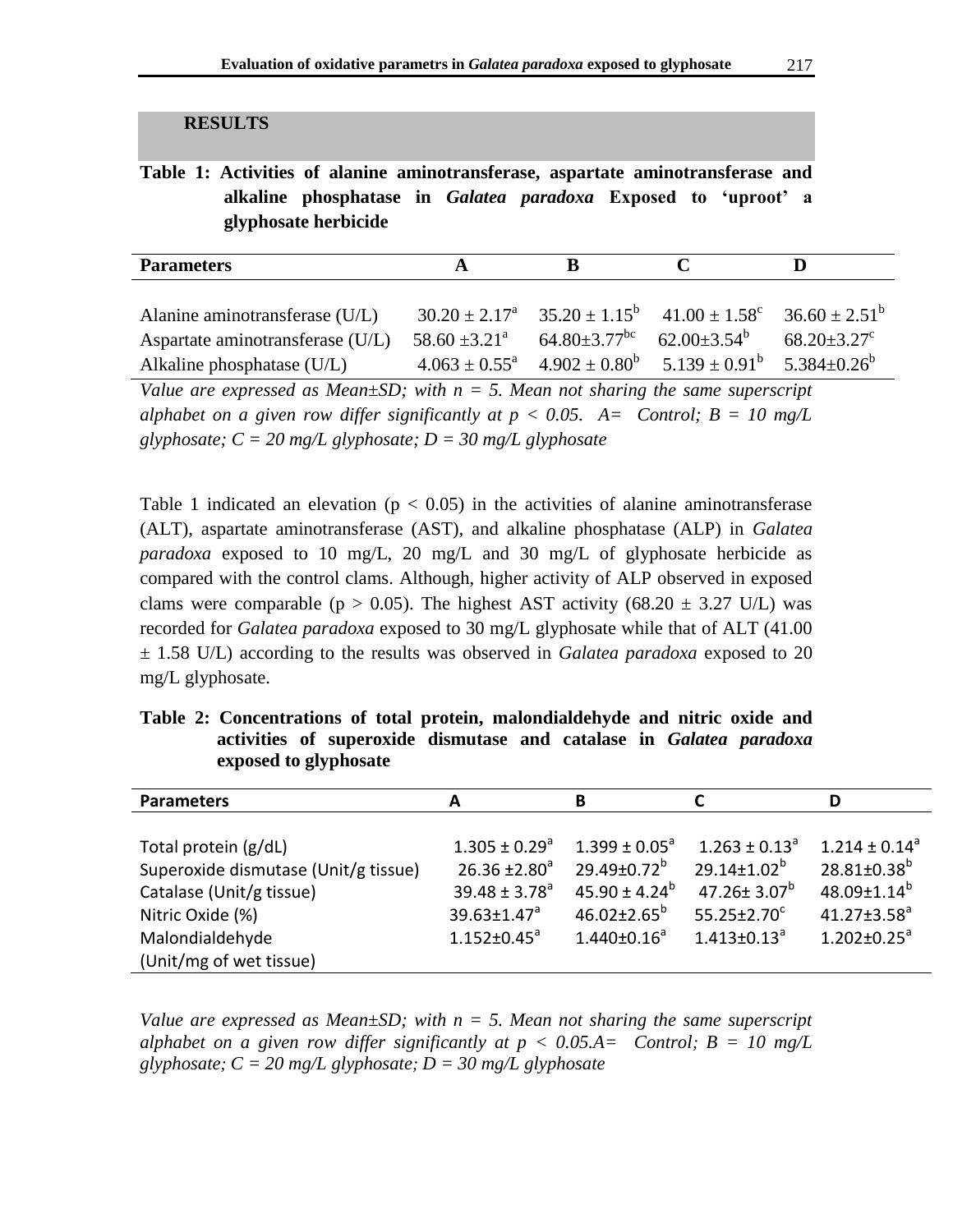Results in Table "2" showed that exposure of clam to glypgosate herbicide statistically increased ( $p < 0.05$ ) the activities of superoxide dismutase and catalase as compared with the control animals. However, the observed increase in enzyme activities was not dose – dependent. The results in Table "2" also indicated that the concentrations of total protein were comparable (p > 0.05). However, *Galatea paradoxa* exposed to 20 mg/L and 30 mg/L of glyphosate had a lower (1.263  $\pm$  0.13 g/dL and 1.214  $\pm$  0.14 g/dL) total protein concentrations.

Table "2" also revealed that the lipid peroxidation level reported as the concentration of malondialdehyde (MDA) in clam"s tissues exposed to vary concentrations of glyphosate increased but was not statistically ( $p > 0.05$ ) different from the MDA concentration of the control clam. It was also observed that the nitric acid concentration (NO) increased in *Galatea paradoxa* exposed to 10 mg/L and 20 mg/L of glyphosate as compared to the control clams. *Galatea paradoxa* exposed to 30 mg/L of glyphosate had comparable (p > 0.05) nitric oxide concentration with the control animals.

| Table 3: Levels of reduced glutathione and the activities of glutathione s- transferase |
|-----------------------------------------------------------------------------------------|
| and glutathione peroxidase in <i>Galatea paradoxa</i> exposed to glyphosate             |

| <b>Parameters</b>                                                  | А                        | В                             |                          | D                  |
|--------------------------------------------------------------------|--------------------------|-------------------------------|--------------------------|--------------------|
| Reduced glutathione (GSH)<br>(Unit/mg protein of wet tissue)       | $33.02 \pm 3.12^a$       | $38.09 \pm 4.14^b$            | $33.11 \pm 2.43^{\circ}$ | $39.66 \pm 3.68^b$ |
| Glutathione s-transferase (GST)<br>(nmol/mg protein of wet tissue) | $17.60 \pm 1.75^{\circ}$ | $26.47 \pm 2.47$ <sup>b</sup> | $28.64 \pm 2.82^b$       | $27.34 + 2.77^b$   |
| Glutathione peroxidase (GPx)<br>(µmol/mg tissue/min)               | $42.88 \pm 2.22^a$       | $47.65 \pm 2.03^b$            | $40.59 \pm 2.11^a$       | $36.87 \pm 3.47^c$ |

*Value are expressed as Mean* $\pm$ *SD; with n = 5. Mean not sharing the same superscript alphabet on a given row differ significantly at*  $p < 0.05.A =$  *Control;*  $B = 10 mg/L$ *glyphosate; C = 20 mg/L glyphosate; D = 30 mg/L glyphosate*

Reduced glutathione (GSH) concentration and the activities of glutathione s- transferase (GST) and glutathione peroxidase (GPx) are expressed in Table "3". The results indicated significant increase in GSH ( $p < 0.05$ ) in clam exposed to 10 mg/L and 30 mg/L glyphosate as compared with the control. Elevated  $(p < 0.05)$  activities of GST were observed in exposed clams (groups B, C and D) as compared with the control clams. The activities of GPx statistically ( $p < 0.05$ ) increased (47.65  $\pm$  2.03 µmol/mg tissue/min) in *Galatea paradoxa* exposed to 10 mg/L of glyphosate and thereafter decreased (36.87  $\pm$ 3.47 µmol/mg tissue/min) ( $p < 0.05$ ) in clam exposed to 30 mg/L of glyphosate as compared with the control clams.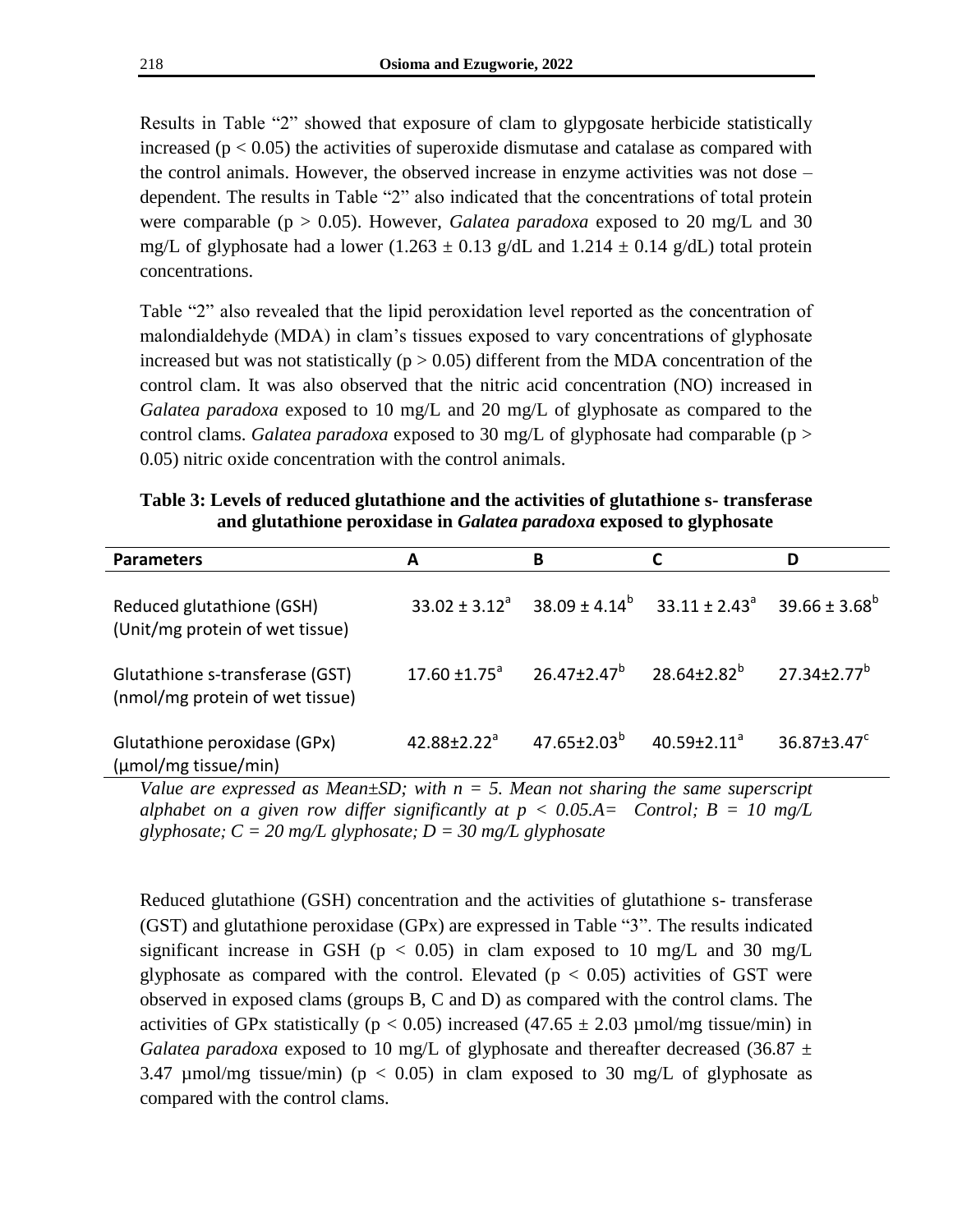| ⊂ • ⊥                                                |                         |                               |                                          |                               |
|------------------------------------------------------|-------------------------|-------------------------------|------------------------------------------|-------------------------------|
| <b>Parameters</b>                                    | A                       | B                             | C                                        | D                             |
| Lactate dehydrrogenase (U/L)                         | $8.60 \pm 0.96^{\circ}$ |                               | $11.53 \pm 1.07^b$ 13.38 $\pm 1.91^{bc}$ | $13.78 \pm 1.43$ <sup>c</sup> |
| Acetylcholinesterase (AChE)<br>(nmol/min/mg protein) | $0.054 \pm 0.001^a$     | $0.049 \pm 0.003^{\circ}$     | $0.077 \pm 0.001^\mathrm{b}$             | $0.055 \pm 0.001^a$           |
|                                                      | $0.898 \pm 0.24^a$      | $1.262 \pm 0.22$ <sup>a</sup> | $1.412 \pm 0.13$ <sup>a</sup>            | $1.123 \pm 0.14^a$            |
| Monoamine oxidase (MO)<br>(Unit/mg protein)          | $1.875 \pm 0.04^a$      | $1.852 \pm 0.03^{\circ}$      | $1.866 \pm 0.05^{\circ}$                 | $1.892 \pm 0.02^a$            |
| Sulphide oxidase (SO)<br>(Unit/mg protein)           |                         |                               |                                          |                               |

**Table 4: Activities of lactate dehydrogenase, acetylcholinesterase, monoamine and sulphide oxidases in** *Galatea paradoxa* **exposed to vary concentrations of glyphosate**

*Value are expressed as Mean* $\pm$ *SD; with n = 5. Mean not sharing the same superscript alphabet on a given row differ significantly at*  $p < 0.05.A =$  *Control;*  $B = 10 mg/L$ *glyphosate; C = 20 mg/L glyphosate; D = 30 mg/L glyphosate*

Table "4" indicated a dose – dependent increased ( $p < 0.05$ ) in the activities of lactate dehydrogenase in Clams exposed to 10 mg/L, 20 mg/L and 30 mg/L of glyphosate ( i.e.,  $11.53 \pm 1.07$  U/L,  $13.38 \pm 1.91$  U/L and  $13.78 \pm 1.43$  U/L) as compared with the control clam  $(8.60 \pm 0.96 \text{ U/L})$ . Results in Table "4" also showed that except for calms exposed 20 mg/L of glyphosate, which had an elevated ( $p < 0.05$ ) actylcholinesterase activity, *Galatea paradoxa* exposed to 10 mg/L and 30 mg/L of glyphosate had comparable (p  $>$ 0.05) actylcholinesterase activity with the control clam. The activities of monoamine and sulphide oxidases were comparable ( $p > 0.05$ ) with that of the control calms.

## **DISCUSSION**

In recent times, most problems associated with the aquatic environment are attributed to the production and release of toxic chemicals into the aquatic environment and the aquatic organisms are constantly exposed to these toxic chemicals. The contaminants produce stress on the aquatic organisms like clams or fishes that cannot avoid being exposed to these chemicals that are usually suspended or dissolved in water (Nahed, 2009). The impact of environmental pollutants such as "uproot" a glyphosate – based herbicide on *Galatea paradoxa* could be evaluated by changes in the biochemical parameters such as activities of alkaline phosphates (ALP), alanine aminotransferase (ALT), aspartate Aminotransferase (AST), lactate dehydrogenase (LDH), acetylcholinesterase (AChE), total protein concentration (TP), antioxidant defense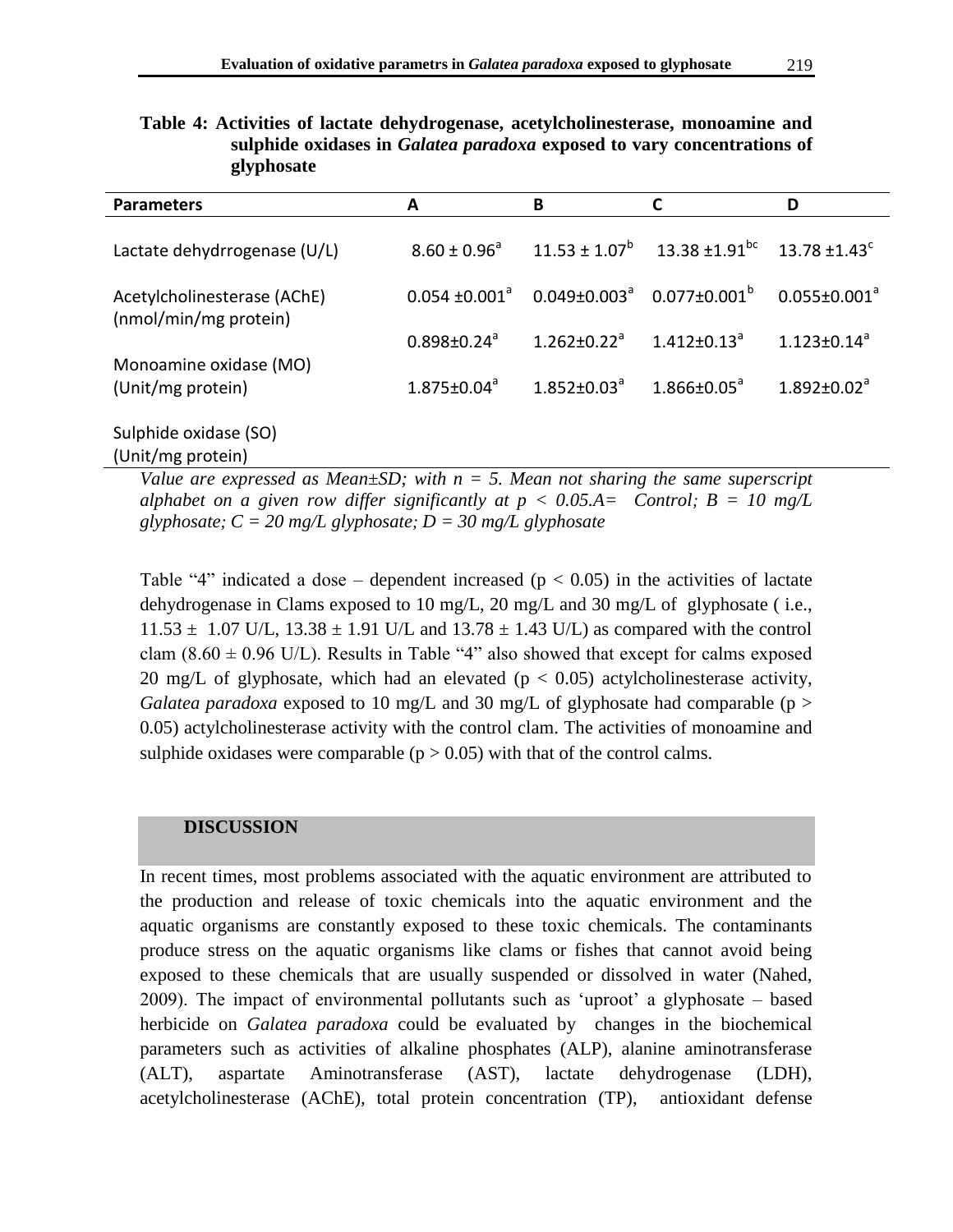system [superoxide dismutase (SOD), catalase (CAT), glutathione (GSH), glutathione

peroxidase (GPx), glutathione-s-transferase (GST) and lipid peroxidation level] In the present study, *Galatea paradoxa* was exposed to varying concentrations (10 mg/L;  $20 \text{ mg/L}$  and  $30 \text{ mg/L}$ ) of 'uproot' a glyphosate – based herbicide.

Proteins are the most abundant organic molecules in living system and play an essential role in the physiology of living organism by providing information on the general energy mobilization of an animal (Adams *et al*., 1990).As the basis of structure and function of life, proteins are broken down under stress condition by organisms to amino acid to meet their metabolic need. There was no significant difference ( $p < 0.05$ ) in the total protein concentration between the exposed and control clams, however, *Galatea paradoxa* exposed to 20 mg/L and 30 mg/L glyphosate showed lower total protein concentration. Bhattacharya *et al*. (2006) reported decrease in total protein concentration in *Pila globosa* exposed to an untreated tannery effluent.

The activities of ALP, AST, and ALT increased  $(p < 0.05)$  in clam exposed to glyphosate as compared with the control. ALP according to Chen *et al*. (2012), catalyse the hydrolysis of phosphate monoesters and is essential to protein synthesis. The enzyme (ALP) has also been reported as an important biomarker because it is involved in adaptive cellular response to the potential and genotoxicity of pollutants and could serve as a good indicator of intoxication (Boge *et al*., 1992; Leohner *et al*., 2001). The marked increased in ALP activity recorded in clam maybe related to the degree of stress the animals were experiencing as a result of exposure to glyphosate. ALT and AST activities are biomarker of acute hepatic damage and are enzymes associated with the conversion of amino acid to keto acids, thus allowing interplay between carbohydrate and protein metabolism during fluctuating energy demands of the organisms in various adaptive situation. Such increase in the transaminases (ALT and AST) activities in clam exposed to glyphosate as observed in this study, may suggest dysfunction resulting from glyphosate exposure. Again, disruption process of energy supply through amino acid metabolism might be responsible for the elevation of these transaminases.

Exposure of glyphosate – based herbicides to organisms has been previously reported to be implicated in the initiation of oxidative stress (Romero *et al*., 2011; Glusczak *et al*., 2011; Menezes *et al*., 2011).The activities of SOD and CAT were increased (p < 0.05) in exposed clam (Table 2). This elevation may not be unconnected with the effect of pollutants on antioxidant defense system. The enzymes SOD and CAT constitute an indispensable part of first line defense system against the radicals generated by ambient oxidative pollutants. SOD coverts superoxide radical to  $H_2O_2$  in all aerobic organisms, while CAT decompose the  $H_2O_2$  into water and oxygen in the peroxisomes and GPx in the cytosol and mitichodria (Baumard *et al*., 1999; Banaee *et al*., 2013). An increase in nitric oxide (NO) concentration in *Galatea paradoxa* exposed to glyphosate (Table 2) could be attributed to change in the gene expression of nitric oxide in response to increased production of superoxide radical ion as a result of clam"s contact with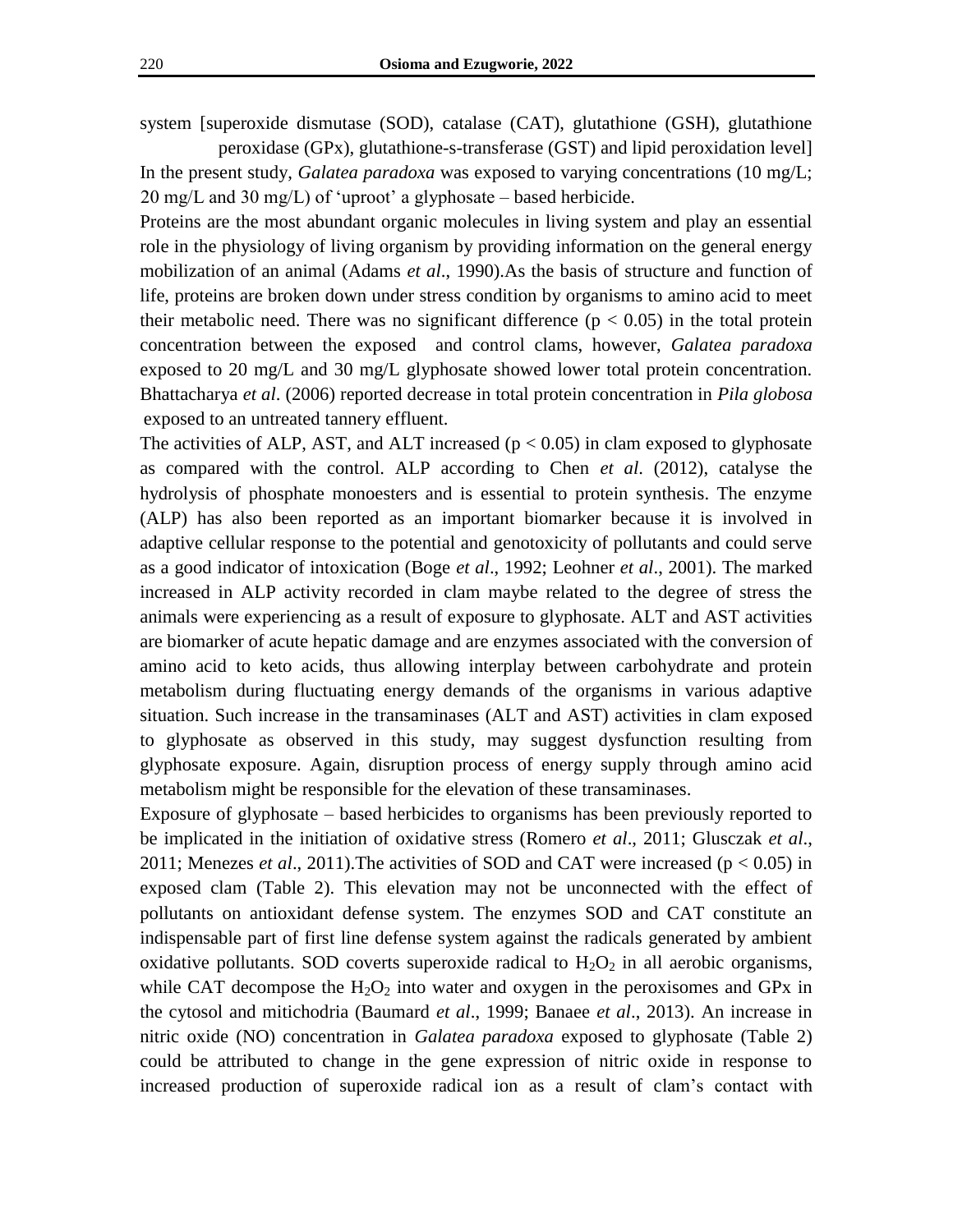glyphosate. Nitric oxide reacts with superoxide radical to form perioxynitrite (ONOO- ) (Sawyer and Valentine, 1981), which also scavenge lipid peroxyl radical (LOO\*); thus is viewed as an antioxidant (Goss *et al*., 1997; Radi, 2018).

*Galatea paradoxa* exposed to "uproot" a glyphosate – based herbicide had comparable (p > 0.05) malondialdehyde (MDA) concentration with the control clam. MDA is the product of lipid peroxidation and serves as a marker for oxidative stress (Aust, 1985; Viarengo *et al*., 2007). The observed results of malondialdehyde, in this study, could mean that the induction of antioxidants in clam was able to curtail the free radicals

generated by glyphosate at the exposed concentrations or represent adaptive response. Reduced glutathione (GSH) is a sulfhydryl (-SH) antioxidant and the most abundant nonprotein thiol in cells (Ueno *et al*., 2002). GSH acts as primary line of defense to cope with the deleterious effects of ROS (Bradley and Nathan, 1984). It detoxifies  $H_2O_2$  and lipid hydroperoxides via reactions catalysed by glutathione peroxidase (Ahmed, 2005) and as a cofactor in biotransformation reactions of glutathione s –transferase (GST) (Jakoby, 1985). Significant ( $p < 0.05$ ) high level of GSH and elevated activities of GST and GPx was observed in *Galatea paradoxa* exposed to 10 mg/L glyphosate. This could be due to enhance physiological stress that induce protein synthesis and may also indicate a defense response to oxidative stress. Clam exposed to 20 mg/L and 30 mg/L glyphosate also showed higher GST activity indicating increased herbicide biotransformation process by clam and could also be related to changes in gene expression in response to increased H<sub>2</sub>O<sub>2</sub>. The utilization of cellular GSH content and activation of GST is required to maintain homeostasis of the organism's internal cell environment. Lower activity of GPx observed in clam exposed to 20 mg/L and 30 mg/L glyphosate may not be unconnected to adaptive responses or might be that much of the  $H_2O_2$  are produced in the peroxisomes where CAT act on them.

Lactate dehydrogenase (LDH) activity is an important biochemical parameter of tissue damage and hypoxia. The extracellular activity of LDH has been reported to be increased under condition of oxidative stress (Jovanovic *et al*., 2010). Significant increase (p < 0.05) in LDH activity was observed in clam exposed to varying concentrations of glyphosate as compared with the control animals. This increase in LDH activity may be related to response to stressful environment occasioned by the glyphosate exposure. Tunholi *et al*. (2017), explain that snails exposed to physiological stress may act through fermentation or anaerobic routes to provide energy. In a stressful environment LDH converts pyruvate into lactate. Such increase in LDH activity has been previously reported following exposure of snail to heavy metal (Abdel –Halin *et al*., 2013) and untreated sewage (Banaee and Taheri, 2019). Results from this study did not associate exposure to glyphosate – based herbicide with the inhibition of acetylcholinesterase activity in *Galatea paradoxa*. Acetylcholinesterase activity in clam exposed to 10 mg/L and 30 mg/L were comparable ( $p > 0.05$ ) while animals exposed to 20 mg/L of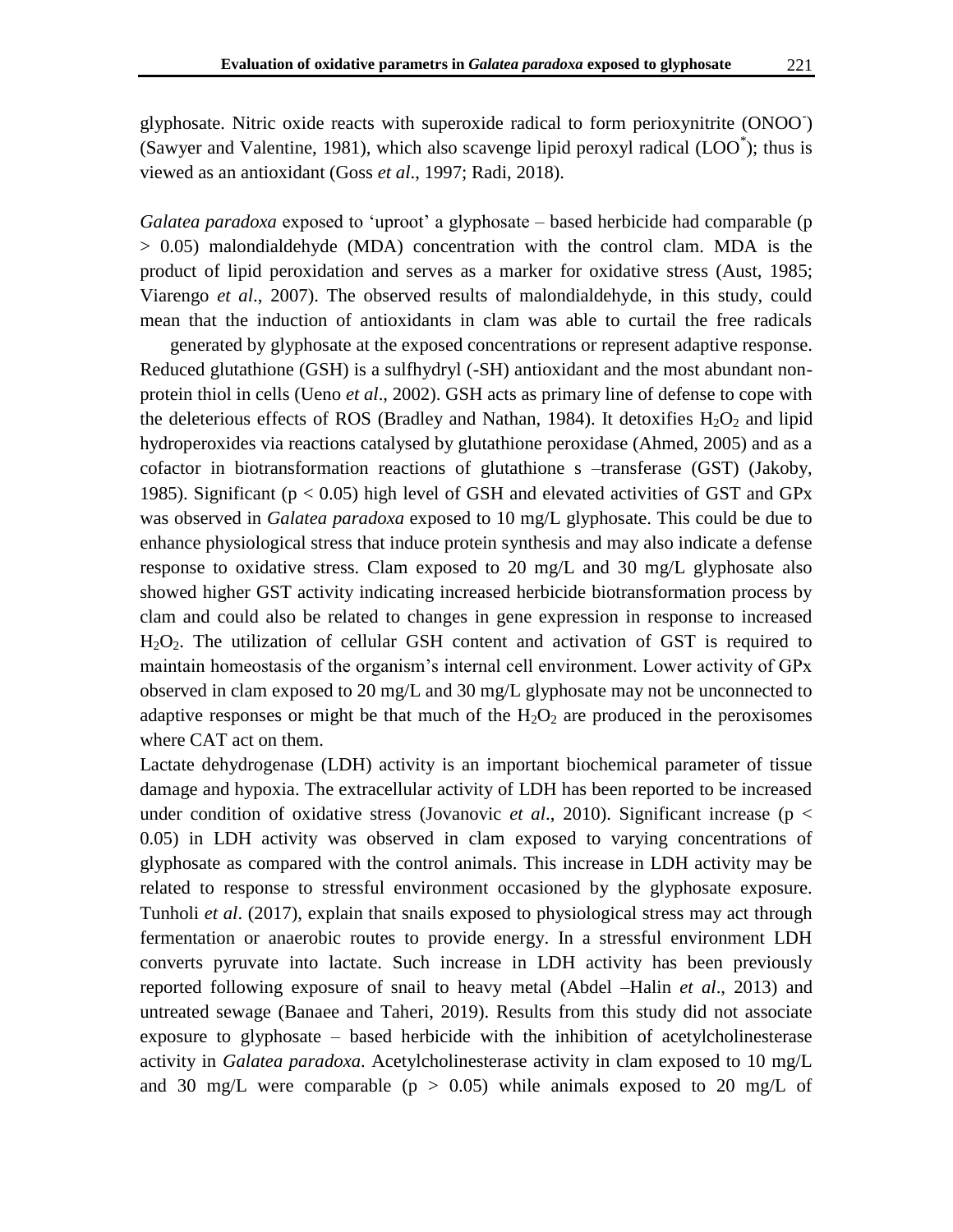glyphosate expressed higher ( $p < 0.05$ ) AChE activity which indicates no inhibition. The non- microsomal oxidases investigated in this study, sulphite and monoamine oxidases showed comparable ( $p > 0.05$ ) enzyme activities with the control clam at all exposed concentrations of glyphosate. This observation could be due to adaptive responses by clam or the concentration of glyphosate employed fail to modulate the activities of these enzymes.

#### **CONCLUSION**

This study showed that exposure of *Galatea paradoxa* to varying concentrations of uproot a glyphosate – based herbicide was able to cause significant changes ( $p < 0.05$ ) in the activities of ALT, AST and ALP in its soft tissues. Alterations in the activities of antioxidant enzymes (SOD and CAT) were observed with increased herbicide biotransformation process as indicated by the elevated GST activity. Lipid peroxidation was not significant as exposed clam showed comparable ( $p > 0.05$ ) MDA levels with the control. Of interest in this study is the increase in LDH activity in experimental clam which could be related to stressful environment caused by glyphosate exposure. Acetylcholinesterase; and monoamine and sulphite oxidases activities were not altered by the concentration of glyphosate in exposed clam. Taken together, these results support the possibility of uproot (the glyphosate herbicide) altering the antioxidant defense system in *Galateaparadoxa* and may provide insights into monitoring the ecological consequences, which may result from the indiscrimate use of glyphosate in our farmlands and these antioxidant enzymes employed as biomarkers of environmental contamination.

#### **REFERENCES**

- Abdel –Halim, K.Y.**;** Abo El –Saad, A.M..; Talha, M.M..; Hussein, A.A. and Bakry, N.M. (2013). Oxidative stress on land snail *Helix aspersa* as a sentinel organism for ecotoxicological effects of urban pollution with heavy metals. *Chemosphere*, 93(6):  $1131 - 1138$ .
- Adams, S.M.; Shugart, L.R..; Sonthworth, G.R. and Hinton, D.E. (1990) Application of bioindicators in assessing the health of fish populations experiencing contaminant stress. In: McCarrthy, J.F., Shugart, L.R. (Eds). Biomarkers of Environmental contamination.Lewis Publishers. Boca Raton. pp:333 – 353.
- Adams, M.S.; Greeley, M.S. and Ryon, M.G.(2000).Evaluating Effects of Contaminants on Fish Health at Multiple Levels of Biological Organization: Extrapolating from Lower to Higher Levels,*Human and Ecological Risk Assessment: An International Journal*,6: (1)**:**15-27.
- Ahmed, R.G. (2005). Is there a balance between oxidative stress and antioxidant defence system during development? *Med. J. Islamic Acad. Sci*. 15: 255 – 263.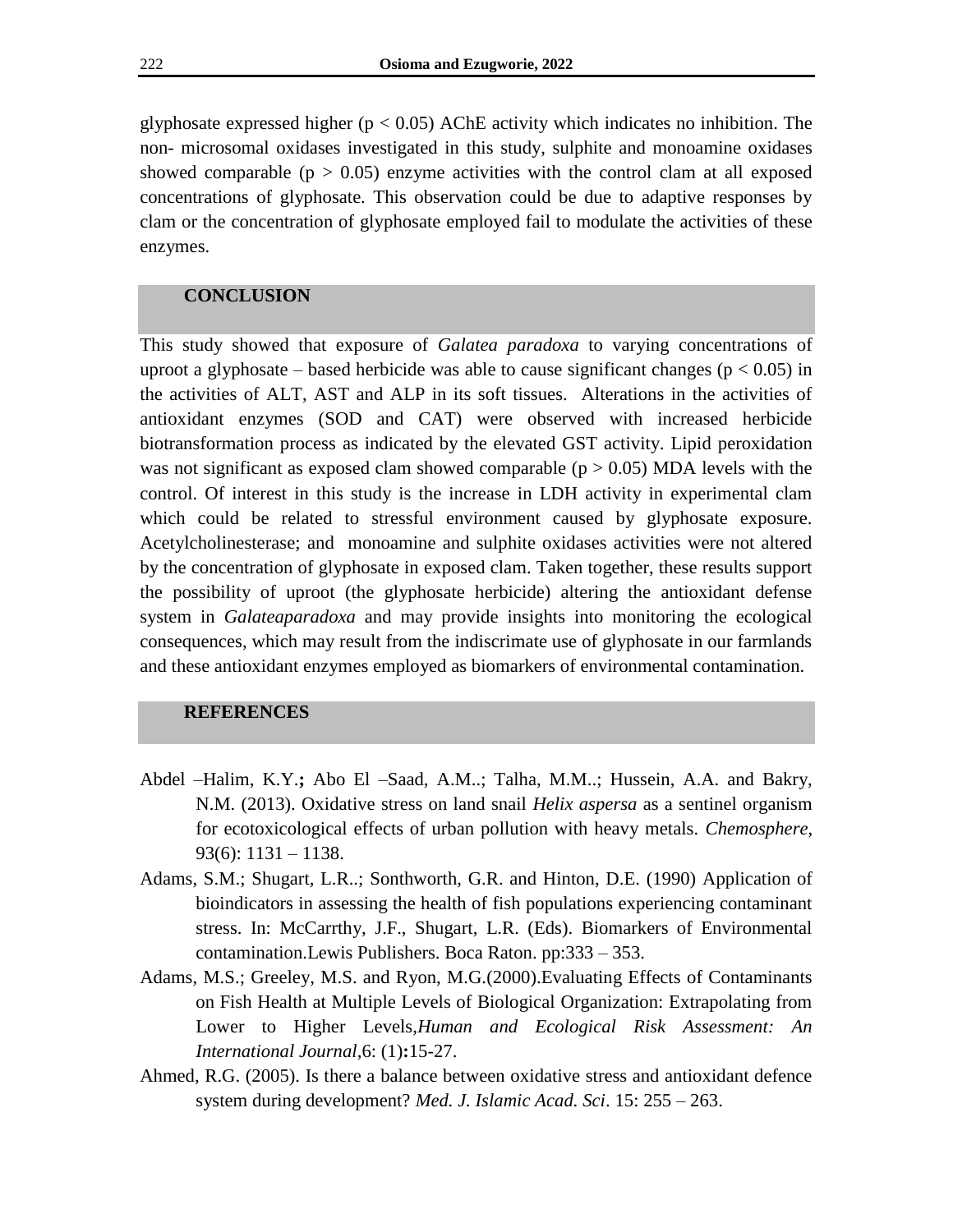- Amador, E.; Dorfman, L. E. and Wacker, W.E.C. (1963). Serum lactate dehydrogenase: an analytical assessment of current assay. *Clin Chem. 9:391-399.*
- Amisah, S.; Obirikorang, K.A. and Adjei Boateng, D. (2011). Bioaccumulation of heavy metals in the Volta clam, *Galatea paradoxa* (Born, 1778) in relation to their geoaccumulation in Benthic sediments of the Volta Estuary, Ghana. *Water Quality Exposure and Health*. 2: 147 – 156.
- Amrhein, N.; Schab, J. and Steinrucken, H.C. (1980).The mode of action of the herbicide glyphosate.*Naturwissenschaften*, 67: 356 – 357.
- Annett, R..; Habibi, H.R. and Hontela, A. (2014).Impact of glyphosate based herbicide on the freshwater environment.*J. Appl. Toxicol*. 34: 458 – 479.
- Aust, S.D. (1985). Lipid oxidation. In: Greenwald, R.A. (Ed.); CRC Handbook of Methods for Oxygen Radical Research. CRC. Press Inc., Boca Raton, FL, pp: 203  $-207.$
- Bagchi, D.; Bagchi, M..; Hassoun, E.A. and Stohs, S.J. (1995). In vitro and in vivo generation of reactive oxygen species, DNA damage and Lactate dehydrogenase leakage by selected pesticides. *Toxicology*,  $104 (1 – 3)$ :  $129 – 140$ .
- Banaee, M.; Shahafve, S.; Vaziriyan, M..; Taheri, S. and Nemadoost, H. B. (2016). Effects of sewage effluent on blood biochemical parameters of common carp (*Cyprinuscarpio*): A case study of Behbahan, Khuzestan Province. *J. Chem Health Risk*, 6(3): 161 – 173.
- Banaee, M.; Sureda, A.; Mirvaghefi, A.R. and Ahmadi, K. (2013). Biochemical and histological changes in the liver tissue of Rainbow trout (*Oncorrhynchus mykiss*) exposed to sub – lethal concentrations of diazinon. *Fish Physiol Biochem*. 39(3):  $489 - 501$ .
- Banaee, M. and Taheri, S. (2019). Metal bioaccumulation, oxidative stress, and biochemical alterations in freshwater snail (*Galba truncatula*) exposed to municipal sewage. *J. Adv. Environ. Health Res*., 7: 8 – 17.
- Baumard, P.; Budzinski, H.; Garrigues, P.; Narbonne, J.F.; Burgeot, T.; Michel, X. and Bellocq, J. (1999). Polycyclic aromatic hydrocarbons (PAH) burden of mussels (*Mytilus sp*.) in different marine environments in relation with sediment PAH contamination and bioavailability. Marine Environ. Res. 47: 415 – 439.
- Bhattacharya, P.; Swarnakar, S.; Mukhopadhyay, A. and Ghosh, S. (2016). Exposure of composite tannery effluent on snail, *Pilaglobosa*: A comparative assessment of toxic impacts of the untreated and membrane treated effluents. *Ecotoxicol. Environ. Saf*. 126: 45 – 55.
- Boge, G.; Leydet, M. and Houvet, D. (1992) The effects of hexavalent chromium on the activity of alkaline phosphatase in the intestine of rainbow trout (*Oncohynchusmukiss*). *Aquatic Toxicol.* 23: 247 – 260.
- Bonifacio, A.F.; Czenave, J.; Bacchetta, C.; Ballesteros, M.; Bistoni, M..; Ame, M.V.; Bertrand, L. and Hued, A.C. (2016). Alterations in the general condition,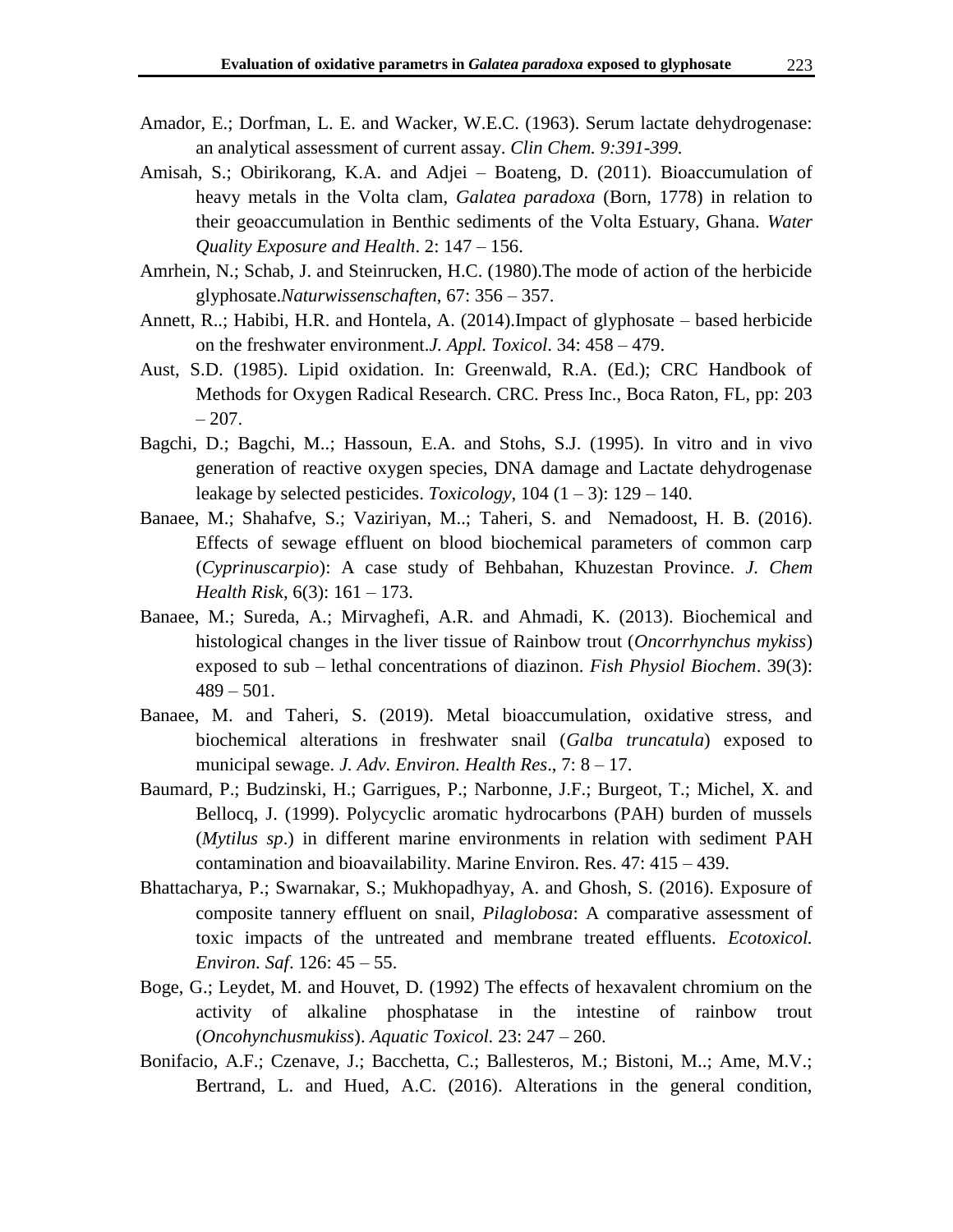biochemical parameters and locomotor activity in *Cnesterodon decemmaculatus* exposed to commercial formulations of Chlorpyrifos, glyphosate and their mixtures. *Ecol. Indicat*. 67: 88 -97.

- Bradley, A.A. and Nathan, C.F. (1984) Glutathione metabolism as a determinant of therapeutic efficiency. *Cancer Res.44*: 4224-4232
- Buege, J.A. and Aust, SD 1978. Microsomal lipid peroxidation. *Methods Enzymol., 52*:  $302 - 305$ .
- Chen, Y.Q.; Xu, Q.M..; Liu, Y.L.; Li, X.R..; Yang, S.L. and Zhuge, H.X. (2012).Laboratory evaluation of the molluscicidal activity of *Pulsatillachinensis* (Bunge) Regel saponins against the snail *Oncomelaniahupensis*.*BiomedEnvironSci*. 25(2): 224 -229.
- Cogo, A.J.D.; Siqueire, A. F.; Ramos, A.C.; Cruz, Z.M.A. and Silva, A.G. (2009). Utilizacao de enzimas do esterase oxidative como biomarcadoras de impactos ambietais. *Natureza on line*, 7: 37 – 42.
- Doumas, B.T.; Bayse, D.D.; Carter, R.J.; Peters Jr, T. and Schaffer, R. (1981). A candidate reference method for determination of total protein in serum. 1. Development and validation.*ClinChem., 27(10)*:1642 - 1650.
- Duke, S.O. and Powels, S.B. (2008). Glyphosate: a once  $-$  in  $-$  a  $-$ century herbicide. *Pest.Manag. Sci.* 64: 319 – 325.
- Dutta, D. (2016). Effect of heavy metal cadmium on total protein content, amino acid content and alanine aminotransferase activity of freshwater snail, *Pila globosa*.*IJSRST*, 2(3): 231 – 234.
- Ellman, G.L. (1959). Tissue sulfhydryl groups.*Arch Biochem. Biophys., 82*: 70 77.
- Ellman, G.L.; Courtney, K.D.; Andres, V.J. and Featherstone, R.M. (1961). A new and rapid colorimetric determination of acetylcholinesterase activity.*Biochem. Pharmacol.,*7: 88 – 95.
- Etuk, E.U.I.; King, R.P. and Ina, M.K. (2000).Tissue elemental status of the freshwater clam, *Galatea paradoxa* (*donacidae*) from the Cross River, Nigeria.*Ecology of Food and Nutrition.* 39(1): 83 – 93.
- Fanton, N.; Bacchetta, C.; Rossi, A. and Gutierrez, M.F.(2020). Effects of a glyphosate based herbicide on the development and biochemical biomarkers of the freshwater Copepod *Notodiaptomus carteri* (Lowndes, 1934).*Ecotoxicol. Environ. Safety*, 196: 110501.
- Glusczak, L.; Loro, V.L.; Pretto, A.; Moraes, B.S.; Raabe, A.; Duarte, M.F.; da Fonseca, M.B.; de Menezes, C.C. and Valladao, D.M.D. (2011). Acute exposure to glyphosate herbicide affects oxidative parameters in Piava (*Leporinusobtusidens*). Arch. Environ. Contam.Toxicol. 61: 624 – 630.
- Goss, S.P.; Hogg, N.; O"Leary, V.J.; Wilson, M.T. and Moncada, S. (1997). The effect of nitric oxide release rates on the oxidation of human low density lipoprotein. *J. Biol. Chem.* 272: 21647- 21653.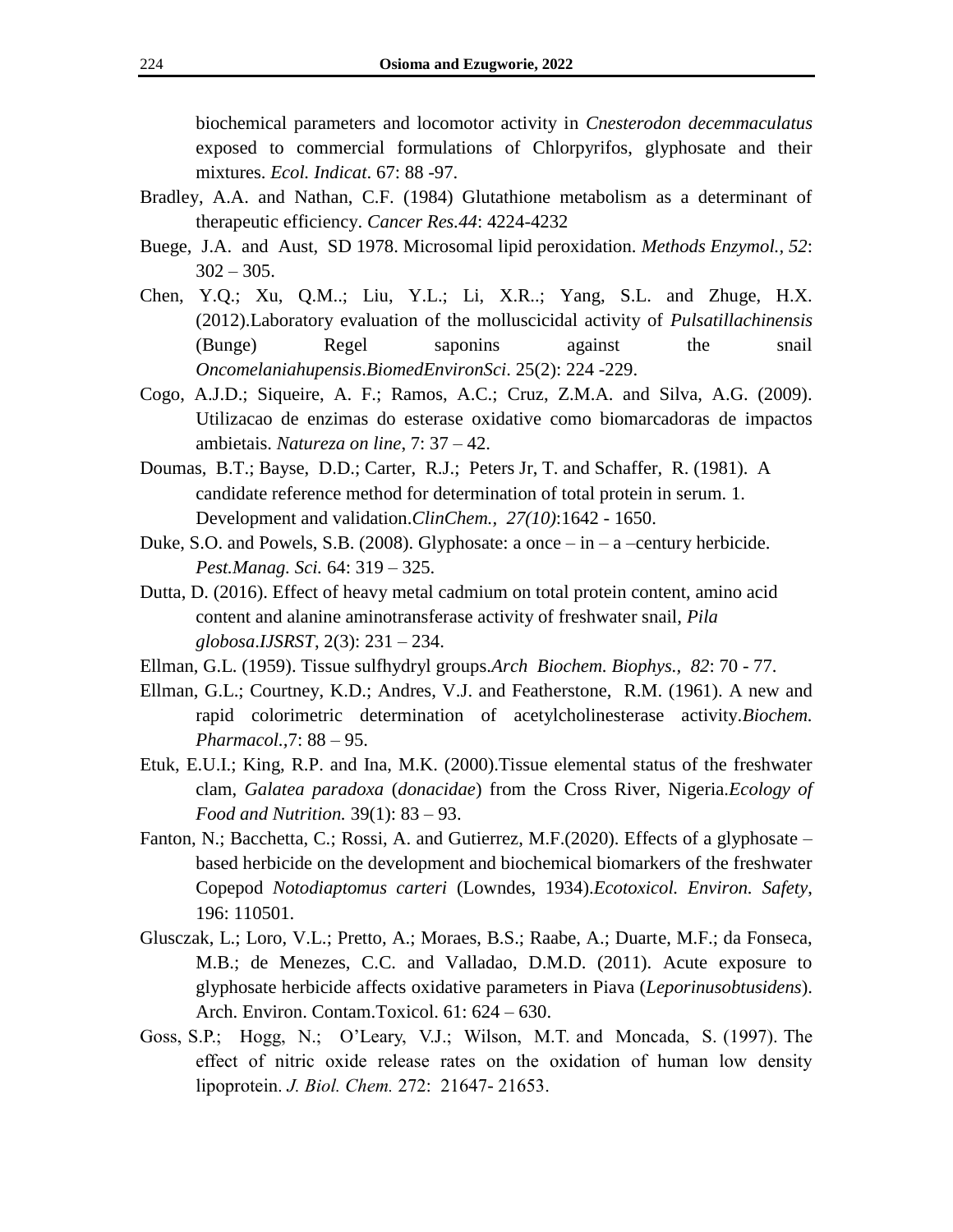- Green, L.C.; Wegner, D.A.; Glogowski, J.; Skipper, P.L.; Wishnok, J.S. and Tannenbaum, S.R. (1982).Analysis of nitrate, nitrite and nitric oxide in biological fluids.Anal Biochem. 126: 131 – 138.
- Habig, W.R..; Pabst, M.J. and Jakoby, W. (1974). Glutathione transferase: a first enzymatic step in mercaturic acid formation. *J. Biol. Chem., 249*:7130-7139.
- Hong, Y.; Yang, X.; Huang, Y.; Yan, G. and Cheng, Y.(2018). Assessment of the oxidative and genotoxic effects of the glyphosate – based herbicide roundup on the freshwater shrimp, *Macrobrachium nipponensis*.*Chemosphere*, 210: 896 – 906.
- John, D.G. (1967). Human liver aldehyde oxidase: differential inhibition of oxidation of charge and uncharged substrates. *J. Clin. Invest.,* 46: 1492 – 1505.
- Iummato, M.M.; Di Fiori, E.; Sabatini, S.E.; Cacciatore, L.C.; Cochon, A.C.; Rios de Molina, M.; del, C. and Juarez, A.B. (2013). Evaluation of biochemical markers in the golden mussel *Limnoperna forunei* exposed to glyphosate acid in outdoor microcosms. *Ecotoxicol. Environ. Saf*. 95: 123 – 129.
- Jakoby, W.B. (1985). Glutathione transferase: An overview. *Methods Enzymol*, 113: 495  $-504.$
- Jovanovic, A.M.; Durst, S. and Nick, P. (2010). Plant cell division is specifically affected by nitrotyrosine. *Journal of Experimental Botany*, 61(3): 901 -909.
- Kaplan, J.H. and Groves, J. (1972). Liver and blood cell catalase activity in tumorbearing mice. *Cancer Res*.,*32*: 1190 - 1194.
- Kingdom, T.; Zige, D.V. and Anesakeme, D. (2018).Assessing the hygienic status of processed fresh water clam (*Galatea paradoxa*) in Yenagoa Metropolis, Bayelsa State, Niger Delta, Nigeria.*Am. J. Food Sci. Technol*. 6(5): 219 – 222.
- Langiano, V. C. and Martinez, C.B.R. (2008). Toxicity and effects of a glyphosate based herbicide on the Neotropical fish *Prochilodus lineatus*.*Comp. Biochem. Physiol. C. Toxicol. Pharmacol,* 147: 222 – 231.
- Lau, P.S.; Wong, H.L. and Garrigues, Ph. (2004).Seasonal variation in antioxidative responses and acetylcholinesterase activity in *Perna viridis* in eastern oceanic and western estuarine waters of Hong Kong.*Continental Shelf Research*, 24: 1969 – 1987.
- Leohner, T.W.; Reash, R.J. and Williams, M. (2001) Assessment of tolerant Sunfish populations (Lepomis spp) inhabiting selenium-laden coal ash effluent.Tissue biochemistry evaluation.*Ecotoxicol. Environ. Saf.50*: 217 - 224.
- Macleod, R.M.; Farkas, W.; Fridovich, I. and Handler, P.C. (1961). Purification and properties of hepatic sulphite oxidase.*J. Biol. Chem*., 236: 1841 -1846.
- Mertens, M.; Hoss, S.; Neumann, G.; Afzal, J. and Reeichenbecher, W. (2018). Glyphosate, a chelating agent – relevant for ecological risk assessment.*Environ. Sci Pollut Res*. 25: 5298 – 5317.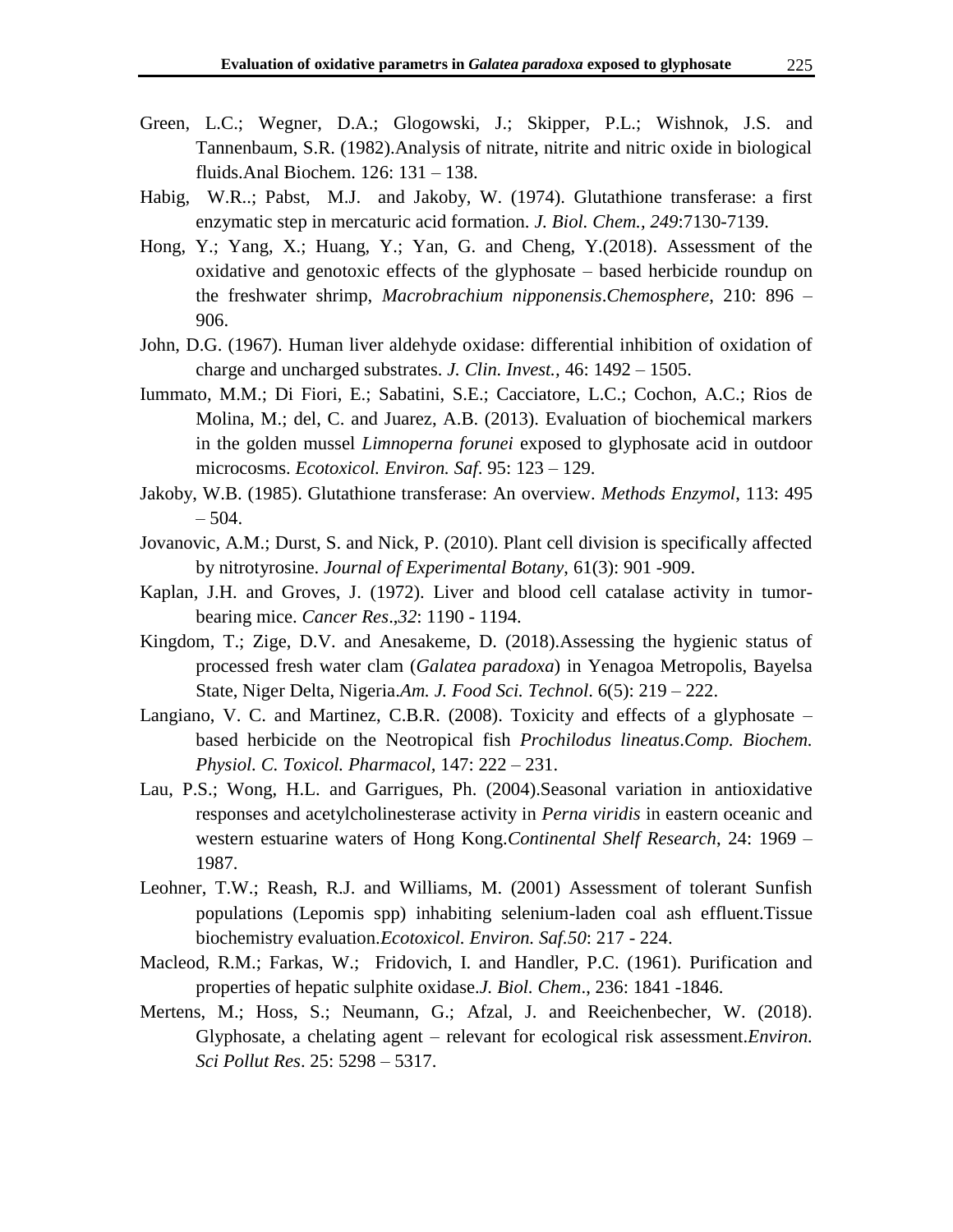- Menezes, C.C.; Fonseca, M.B.; Loro, V.L.; Santi, A.; Cattaneo, R..; Clasen, B.; Pretto, A. and Morsch, V.M. (2011). Roundup effects on oxidative stress parameters and recovery pattern of *Rhamdiaquelen*. *Arch. Environ. Contam.Toxicol*. 60: 665 – 671.
- Mishra, S. (2021).Effect of aquatic pollution on living health. J. Aquat. Pollut.Toxicol.  $5(2): 9$
- Misra, H.P. and Fridovich, I. (1972). The role of superoxide ion in the auto-oxidation of epinephrine and a simple essay for superoxide dismintase.*J. Biol Chem., 247*: 3170 - 3175.
- Moin, V.M. (1986). Simple and specific method of measurement of glutathione peroxidase activity in the erythrocytes.*Lab Manuals*., 12: 724 – 727.
- Narbonne, J.F.; Aarab, N.; Clerandeau, C.; Daubèze, M.; Narbonne, J.; Champeau, O. and Garrigues, P. (2005).Scale of classification based on biochemical markers in mussels: application to pollution monitoring in Mediterranean coasts and temporal trends. *Biomarkers*,10:1,58-71.
- Naimo, J.J. (1995). A review of the effects of heavy metals on freshwater mussels. *Ecotoxicology*, 4: 341 – 362.
- Nwani, C.D.; Nagpure, N.S.; Kumar, R..; Kushwaha, B. and Lakra, W.S. (2013).DNA damage and oxidative stress modulatory effects of glyphosate – based herbicide in freshwater fish. *Channa punctatus*.*Environ. Toxicol.Pharmacol*. 36: 539 – 547.
- Obirikorang, K.A.; Amisah, S.; Adjei Boateng, D.; Madkour, H.A. and Otchere, F.A. (2010). Mercury accumulation in the clam, *Galatea paradoxa* (Born 1778) at the Volta Estuary. Ghana.*Bull Enviorn Contam Toxicol*, 85: 497 – 501.
- Perez, G.L.; Vera, M.S. and Miranda, L.A. (2011).Effects of herbicide glyphosate and glyphosate – based formulations on aquatic ecosystems. In: Herbicida and Environment. Kortekamp, A (ed). Intech Open Ltd. London, United Kingdom. Pp: 343 – 368. DOI: 10.5772/12877.
- Purchon, R.D. (1963). A note on the biology of *E*. *radiate* Lam (Bivalvia, *Donacidae*).*Proceedings of the Malacological Society of London*. 35: 251 – 271.
- Radi, R. (2018). Oxygen radicals, nitric oxide, and peroxynitrite: Redox pathways in molecular medicine. *PNAS*, 115: 5839- 5848.
- Romero, D.M.; de Molina, M.C.R. and Juarez, A.B. (2011). Oxidative stress induced by a commercial glyphosate formulation in a tolerant strain of *Chlorella kessleri*. *Ecotoxicol. Environ. Saf.* 74(4): 741 - 747
- Rondon Barragan, I.S.; Marin Mendez, G.A.; Chacon Novoa, R.A.; Naranjo Suarez, L.; Pardo – Hernandez, D. and Eslava – Mocha, P.R. (2012). El glifosato (Roundup) y Cos-moflux 411F inducen estres oxidative en cachama blanca (*Piaractus brachypomus*). *Orinoquia Supl. Univ. Ios Llano*, 16: 162 -176.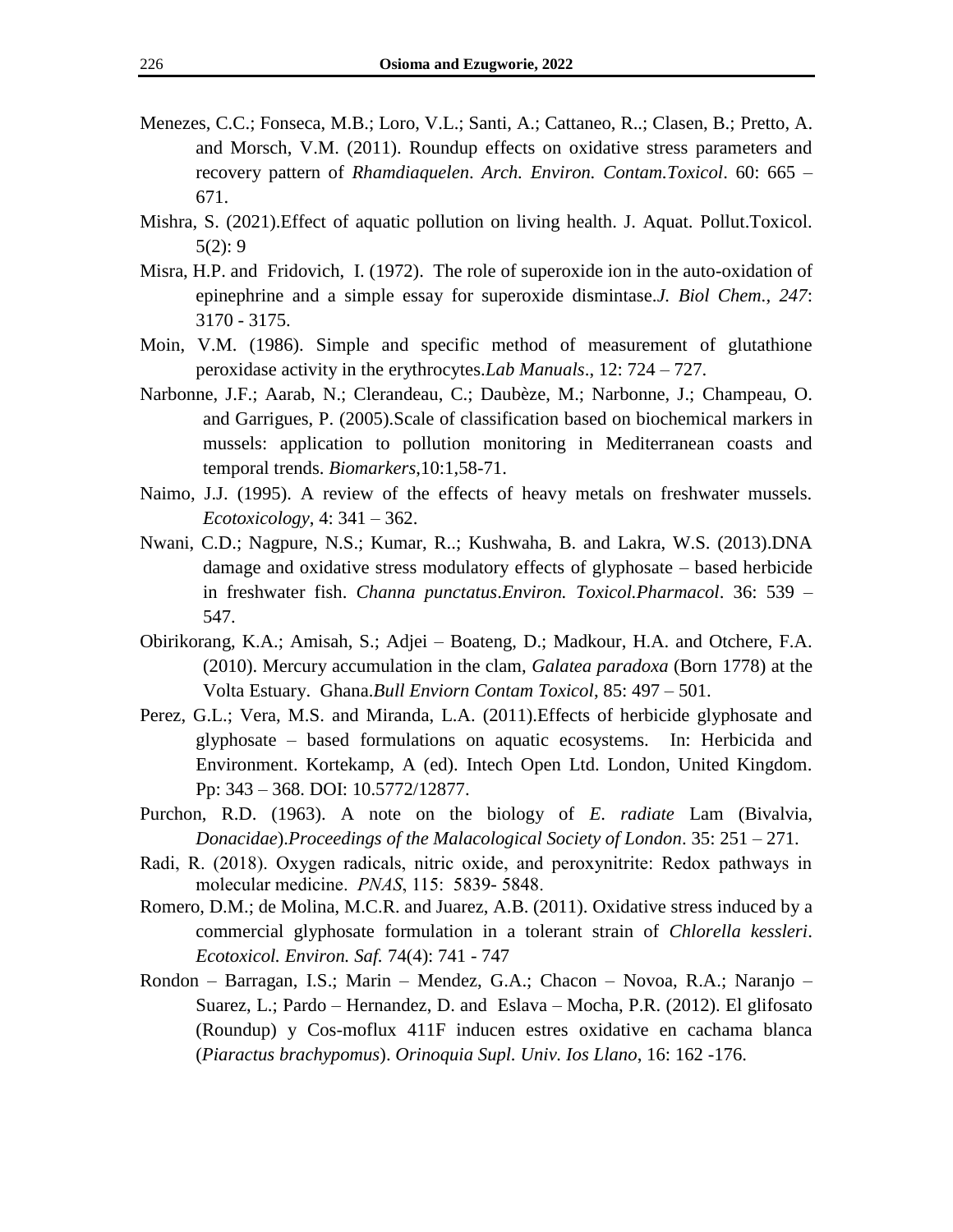- Reitman, S. and Frankel, S.A. (1957). A Colorimetric method for the determination of serum glutamic oxaloacetic and glutamic pyruvic transaminases.*Am J. Clin Pathol 28(1)*: 56 - 63.
- Roy, A.V. (1970) Rapid method for determining alkaline phosphatase activity in serum with thymolphthalein monophosphate.*Clin.Chem.* 16:431 – 436.
- Sawyer, D.T. and Valentine, J. (1981). How super is superoxide? *Acc Chem Res*. 14: 393- 400.
- Schaaf, A.A. (2007). Valoracion de impacto ambient por uso de pesticidas enla region Agricola del centro de la provincial de Santa Fe, Argentina. *Rev. Mex. Ciencias Agricolas*, 7:1237 – 1247.
- Sies, H. (1997). Oxidative stress: oxidants and antioxidants. *Exp. Physiol*. 82(2): 291 295.
- Sinhorin, V.D.G.; Sinhorin, A.P.; Teixeira, J.M.; dos, S.; Mileski, KM.L.; Hansen, P.C.; Moreira, P.S.A.; Kawashita, N.H.; Baviera, A.M. and Loro, V.L. (2004). Effects of the acute exposure to glyphosate – based herbicide on oxidative stress parameters and antioxidant responses in a hybrid Amzon fish surubim (*Pseudoplatystoma sp*). *Ecotoxicol. Environ. Saf*. 106: 181 – 187.
- Sobjak, T. M..; Romao, S.; Zwetzch do Nascimento, C.; Potulski dos Santos, A.F.; Vogel, L. and Guimaraes, A.T.B. (2017). Assessment of the oxidative and neurotoxic effects of glyphosate pesticide on the larvae of *Rhamdia quelen* fish.*Chemosphere*, 188: 267 -275.
- Stripe, F. and Della Corte, E. (1969). Regulation of rat liver xanthine oxidase: Conversion *in vitro* of the enzymes activity from dehydrogenase (type D) to oxidase (type O). *J. Biol. Chem*., 244: 3855 – 3863.
- Tabor, C.W.; Tabor, H. and Rosenthal, S.M. (1954). Mitochondrial Monoamine Oxidase. *Biol. Chem*., 208: 615 – 661.
- Tessier, A.; Goullard, Y.; Campbell, P.A.C. and Auclir, J.C. (1993).Modelling cadmium partitioning in oxic lake sediments and cadmium concentrations in the freshwater bivalve, *Anodonta gradis.Limnol*.*Oceanogr*. 38: 1-17.
- Tunholi, V.M.; Tunholi Alves, V.M.; Monteiro, C.O.; Silva, L.C.D.; Dolinski, C.M..; Castro, R.N.; Bittencourt, VR.E.P.; da Silva, J.P. and Martins, I.V.F. (2017). Biological, biochemical and histological features of Bradybaena similaris (Gastropoda: Pulmonata) infected by *Heterorabditis indica* (*Rhabditida: Heterorhabditidae*) strain LPP1. *Exp. Parasitol*, 179: 28 -35.
- Ueno, Y.; Kizaki, M.; Nakagiri, R..; Kamiya, T.; Sumi, H. and Osawa, T. (2002) Dietary glutathione protects rats from diabetic nephropathy and neutropathy. *J. Nutr. 132*:  $897 - 900.$
- Ugwu, L.L.C.; Mgbenka, B.O. and Ekanem, N.B.(2005). Toxicity of chromium, copper and zinc to freshwater clam (*Galatea paradoxa* (Born, 1778) (Bivalvia, *Donacidae*)).*Bio –Research*, 3(1): 72 – 76.